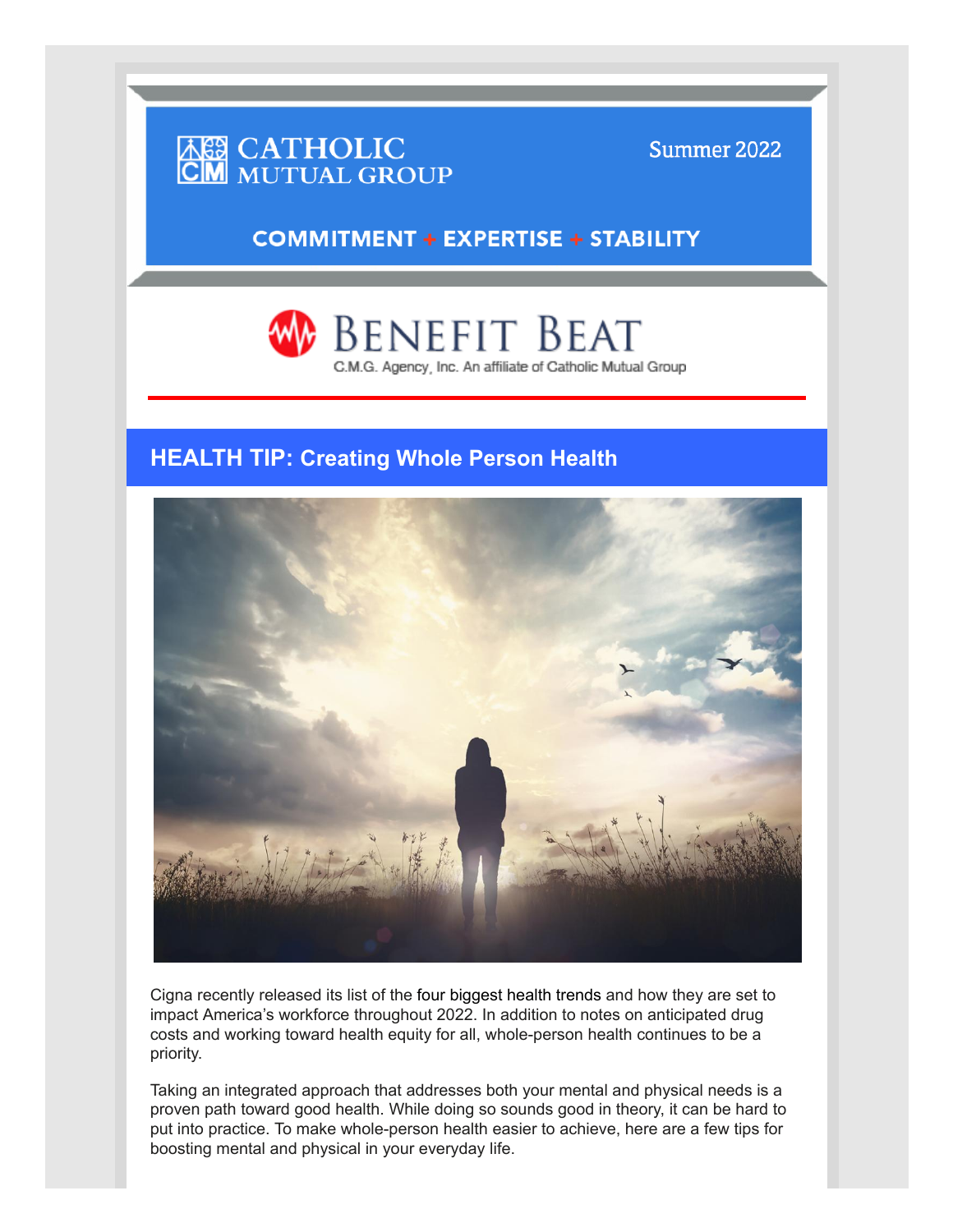#### **Mind:**

Embracing gratitude in difficult times can be challenging, as we've learned over the past few years. Data released by Mental Health America shows that one in four Americans [struggled with depression during the pandemic,](https://nam10.safelinks.protection.outlook.com/?url=http%3A%2F%2Fwww.mhanational.org%2Fresearch-reports%2F2021-state-mental-health-america&data=05%7C01%7Cgina%40pappasmarketing.com%7C577605340bd24e1f5e6508da23a330ac%7C02cff97949e149158aba29de107db235%7C0%7C0%7C637861481161919533%7CUnknown%7CTWFpbGZsb3d8eyJWIjoiMC4wLjAwMDAiLCJQIjoiV2luMzIiLCJBTiI6Ik1haWwiLCJXVCI6Mn0%3D%7C3000%7C%7C%7C&sdata=9HdXA4EvxVYgolVjCcipVkJpWlop%2FPcBGkpBCrjpbqI%3D&reserved=0) and one in three developed symptoms of anxiety. To improve mental wellbeing, consider the following tips:

- Destigmatize mental health care: The more we talk about it, the more we break down the stigma surrounding the need for mental health support.
- Know how to access the care you need: A myriad of options are available, from inperson visits to telehealth and online appointments. No matter what format you prefer, mental health experts are available to provide support in a setting that is the most comfortable and productive for you.
- Check your plan: Your EAP offers detailed information on mental health coverage. Familiarizing yourself with the plan will help you feel more in control of the course you set for seeking help.

### **Body:**

With the longer days of spring and summer comes an increased desire to spend time outdoors. Also, when the weather is warmer, we tend to gravitate toward healthier foods. This is great news for achieving your whole-person health goals! Here's how to get there:

- Create healthy eating habits: Boost your intake of fresh fruits and vegetables. The [CDC recommends](https://www.cdc.gov/media/releases/2017/p1116-fruit-vegetable-consumption.html#:~:text=Depending%20on%20their%20age%20and,of%20a%20healthy%20eating%20pattern.) two cups of fruit per day, and two or three cups of vegetables per day.
- Increase physical activity: The ideal amount of physical activity, according to the [CDC, is 150 minutes of moderate-intensity physical activity plus two days of mus](https://www.cdc.gov/physicalactivity/basics/adults/index.htm)cle strengthening activity per week.
- Get your annual physical checkup: Your routine care may still be delayed or offschedule due to the pandemic. However, with communities transitioning to a new sense of normal, now is the time to get those annual visits back on track. This includes resuming regular screenings for breast and prostate care.

# **ON THE RADAR**

Many groups have already gone through Annual Enrollment as a majority of groups renew on January 1, however, *keep on the radar* that employees may also make plan election changes if they experience a qualified life event as defined by the IRS and outlined in the employers Section 125 plan document during the plan year. If a defined qualified life status change occurs the employee must notify their employer and make any requested change timely (usually within 30 – 60 days of the event).

Depending on the change in coverage being requested (additional life, short-term disability or long term disability) the employee may also be required to complete and submit an **Evidence of Insurability (EOI) form**. EOI is generally required for coverage in excess of any applicable guarantee-issue amount, for late entrants, or reinstatements of coverage if required, members and dependents eligible but not insured under the prior plan, and re- applications for previously-declined coverage.

## **HEALTHY SUMMMER RECIPE**

This lightened up cobbler recipe uses fresh fruit and less sugar than traditional cobblers, making it a perfect choice for spring and summer.